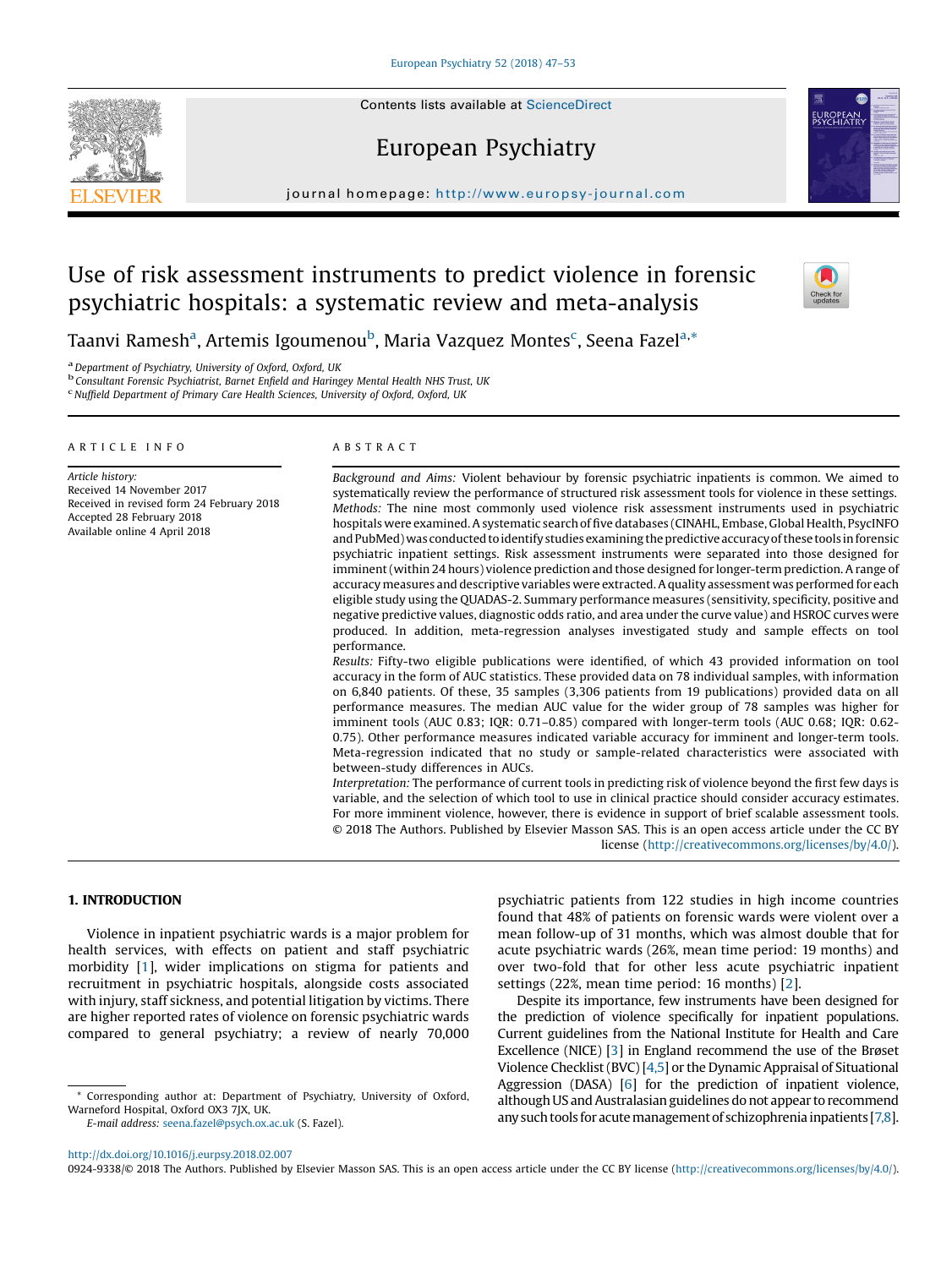Previous work has typically combined forensic psychiatric patients with other psychiatric populations and prisoners when assessing the predictive accuracy of risk assessment instruments [9–[12\]](#page-6-0). A meta-review of violence risk assessment systematic reviews and meta-analyses found that 90% of reviews published before 2010 included mixed samples of different populations, and thus the overall findings may not be informative to specific patient groups [[13](#page-6-0)]. In addition, inpatient or institutional violence is often grouped together with community or offending outcomes in reviews [[10,11,12\]](#page-6-0). As violence base rates and possible interventions, and also the strength of risk factors, are different between inpatients and community-dwelling individuals, there is a need for a review specifically on inpatient violence.

Thus, we have aimed to systematically review and meta-analyse the performance of structured risk assessment instruments used to predict inpatient violence in forensic psychiatric samples. In addition, we have investigated sources of variation between individual studies using meta-regression analyses.

# 2. METHODS

### 2.1. Review protocol

This review followed the Preferred Reporting Items for Systematic reviews and Meta-Analyses (PRISMA) statement [\[14\]](#page-6-0). A review protocol was published on PROSPERO on 23/11/16: ([https://www.crd.york.ac.uk/PROSPERO/display\\_record.asp?](https://www.crd.york.ac.uk/PROSPERO/display_record.asp?ID=CRD42016049789) [ID=CRD42016049789\)](https://www.crd.york.ac.uk/PROSPERO/display_record.asp?ID=CRD42016049789).

# 2.2. Risk assessment tools

Based on recent reviews and questionnaire surveys [15–[17\]](#page-6-0), the 11 most commonly used instruments for forensic inpatient violence risk prediction were identified. Actuarial instruments included the Brøset Violence Checklist (BVC) [[4,5](#page-6-0)], the Classification of Violence Risk (COVR) [\[18,19](#page-6-0)], the Dynamic Appraisal of Situational Aggression (DASA) [\[6](#page-6-0)], the Level of Service Inventory-

#### Table 1

Characteristics of the nine included violence risk assessment instruments.

Revised (LSI-R) [\[20\]](#page-6-0), the Psychopathy Checklist Revised (PCL-R) [[21](#page-6-0)], the Psychopathy Checklist Screening Version (PCL:SV) [[22\]](#page-6-0), the Violence Risk Appraisal Guide (VRAG) [[23,24\]](#page-6-0) and the Violence Risk Scale (VRS) [[25](#page-6-0)]. Structured professional judgement(SPJ) tools included the Historical Clinical Risk Management-20 (HCR-20) [[26,27\]](#page-6-0), the Short-Term Assessment of Risk and Treatability (START) [\[28,29](#page-6-0)] and the Violence Risk Screening-10 (V-RISK-10) [[30,31](#page-6-0)]. Tools developed specifically for sexual violence were not included in this review as they are very rarely used in inpatients. Our systematic search returned no eligible studies focusing on the LSI-R or the V-RISK-10. Further information on each of the 9 included instruments can be found in Table 1.

## 2.3. Systematic search

A systematic search was conducted to identify studies that measured the predictive validity of the nine instruments in forensic psychiatric settings for the outcome of inpatient violence. We searched five databases (CINAHL, Embase, Global Health, PsycINFO and PubMed) from the earliest available start date up to January 2017, using a keyword search of titles and abstracts with the following search terms: (PCL-R OR Psychopathy Checklist Revised OR HCR-20 OR Historical Clinical Risk Management OR PCL:SV OR Psychopathy Checklist Screening OR VRAG OR Violence Risk Appraisal Guide OR COVR OR Classification of Violence Risk OR LSI-R OR Level Service Inventory OR VRS OR Violence Risk Scale OR START OR Short Term Assessment Risk Treatability OR BVC OR Br?set Violence Checklist OR DASA OR Dynamic Appraisal of Situational Aggression OR V-RISK-10 OR Violence Risk Screening 10 OR risk assess\*) AND inpatient\* AND violen\* AND risk AND (predict\* OR valid\*).

Additional studies were identified through hand-searching references of the identified studies, using the Google Scholar "cited by" function, scanning the annotated bibliographies for each instrument, and corresponding with researchers in the field. Studies in all languages and those that were unpublished were considered for inclusion. Studies were excluded if: (1) they measured the predictive validity of selected scales of a tool, as

| Instrument type and name          | No. of items | Static or Dynamic Items | Cut-off scores <sup>a</sup> |                        |
|-----------------------------------|--------------|-------------------------|-----------------------------|------------------------|
| <b>Actuarial</b>                  |              |                         |                             |                        |
| <b>BVC</b>                        | 6            | All dynamic             | High                        | ${\geq}3$              |
|                                   |              |                         | Low                         | ${<}3$                 |
| <b>COVR</b>                       | $\mathbf{b}$ | Mainly static           | High                        | ${\geq}26$             |
|                                   |              |                         | Moderate                    | $8 - 26$               |
|                                   |              |                         | Low                         | $<\!8$                 |
| <b>DASA</b>                       | 7            | All dynamic             | High                        | $\underset{<4}{\geq}4$ |
|                                   |              |                         | Low                         |                        |
| PCL-R                             | 20           | Mainly static           | High                        | ${\geq}25$             |
|                                   |              |                         | Moderate                    | $15 - 24$              |
|                                   |              |                         | Low                         | $<$ 15                 |
| <b>PCL:SV</b>                     | 12           | Mainly static           | High                        | $\geq$ 15              |
|                                   |              |                         | Low                         | $<15$                  |
| <b>VRAG</b>                       | 12           | All static              | High                        | ${\geq}14$             |
|                                   |              |                         | Moderate                    | $-7-13$                |
|                                   |              |                         | Low                         | $<-8$                  |
| <b>VRS</b>                        | 26           | Both                    | High                        | $\geq$ 42              |
|                                   |              |                         | Low                         | $<$ 42                 |
| Structured professional judgement |              |                         |                             |                        |
| <b>HCR-20</b>                     | 20           | Both                    | High                        | $\geq$ 30              |
|                                   |              |                         | Moderate                    | $20 - 29$              |
|                                   |              |                         | Low                         | $<$ 20                 |
| <b>START</b>                      | 44           | Both                    | $\mathbf{C}$                |                        |

a Information on cut-off scores relates only to those samples who reported a cut-off score; in some cases cut-off scores were unknown or a clinical risk judgement may have been used instead.

 $<sup>b</sup>$  COVR has a varying number of items depending on answers given to previous items.</sup>

 $c$  No cut-off score was used for START classifications, as the low, moderate and high risk categorisation was given from the violence risk estimate section.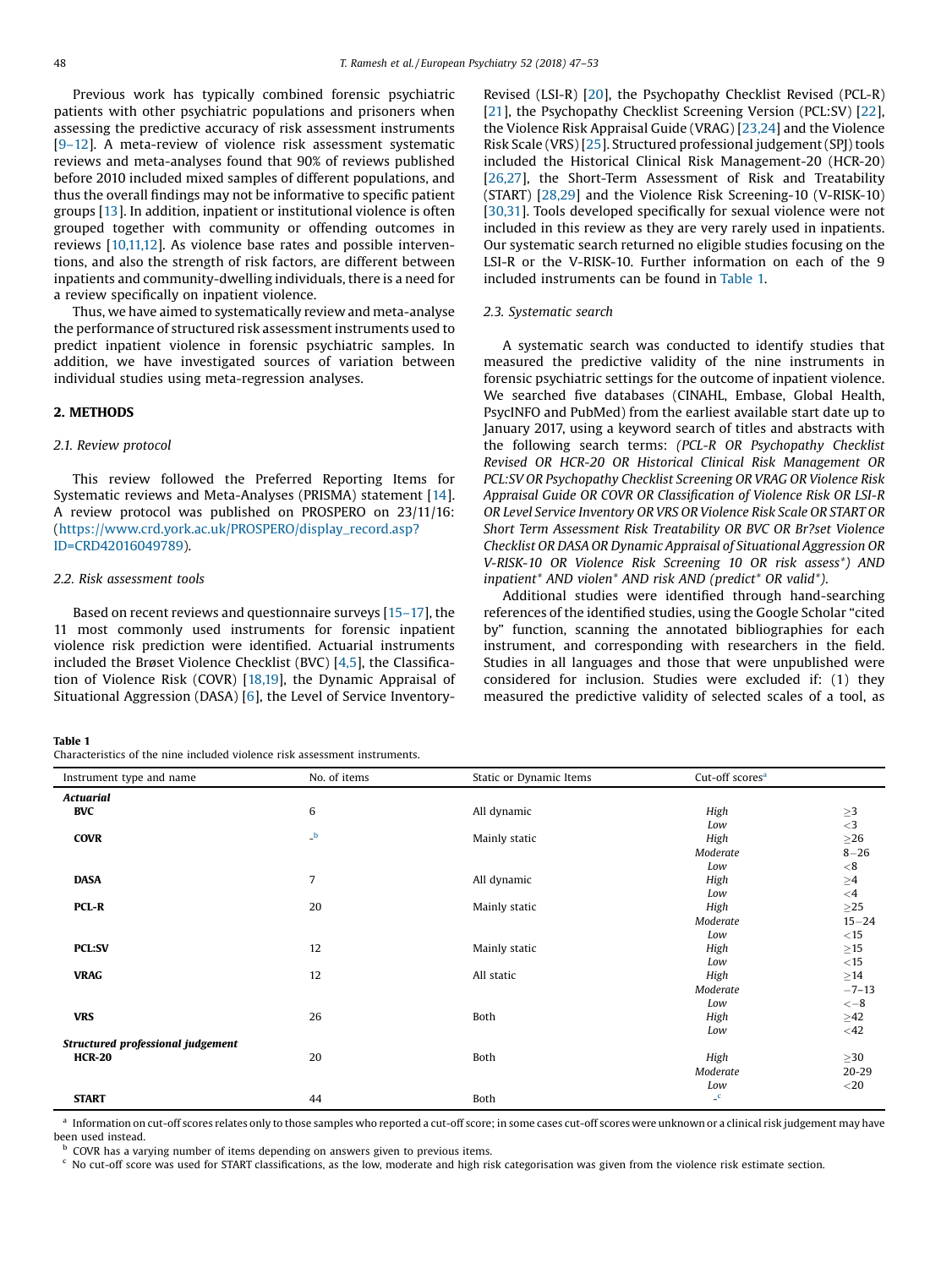the aim was to test the accuracy of the tool as a whole; (2) they focused on a specific subgroup of the forensic population (e.g., those with a diagnosis of learning disability), as our aim was to focus on the most common forensic psychiatric populations; (3) instruments were coded retrospectively without blinding to outcomes, to avoid any possible observer biases in evaluating outcomes; (4) they were calibration studies for the actuarial tools, as such development samples will provide inflated accuracy. Where studies used overlapping samples, the sample with the larger number of participants was used in order to avoid doublecounting. Using this search strategy, we identified 52 studies eligible for inclusion.

To be included in the full meta-analysis, studies were required to report numbers of true positives, false positives, true negatives, and false negatives at a given tool-specific cut-off score for the outcome of inpatient violence over a defined time period. We contacted study authors if this information was unavailable in the manuscript and they were asked to fill in a standardised form. The desired full range of outcome data were available in the manuscripts of 11 eligible studies (13 samples). Further data was requested from the authors of the other 41 manuscripts and data was obtained for an additional 8 studies (22 samples). Of the 52 eligible studies, 43 (78 samples) gave an overall performance measure (the area under the curve value; AUC) and thus were included for calculating the median summary AUC value for a wider sample. The final number of studies included in the metaanalysis of other performance measures (i.e. true and false positives/negatives with AUCs) was 19 (amounting to 35 samples).

# 2.4. Quality assessment

The QUADAS-2 tool, designed to assess methodological quality for systematic reviews of studies investigating diagnostic or prognostic accuracy, provided a risk of bias for each study, with low or high risk of bias categorisations. All included studies showed a low risk of bias.

#### 2.5. Data analysis

Risk assessment instruments were divided into two groups: those designed for the prediction of imminent violence over a 24 hour period following the assessment (BVC and DASA) and those designed for the prediction of violence over a longer period (COVR, HCR-20, PCL-R, PCL:SV, START, VRAG and VRS). Given that instruments used for violence risk assessment in a clinical setting are primarily used to identify higher risk individuals that may need monitoring, we combined subjects who were classified as moderate risk with those classified as high risk, and compared these two categories to low risk patients.

### 2.5.1. Meta-analytic model

We followed guidelines in the Cochrane collaboration for systematic reviews of diagnostic and prognostic test accuracy [[32](#page-6-0)]. We examined two central measures of accuracy: sensitivity (the proportion of violent patients that a risk assessment tool predicted to be higher risk) and specificity (the proportion of non-violent patients that an instrument predicted to be low risk). We then developed a bivariate random-effects model that jointly analyzed pairs of sensitivities and specificities, taking into account their correlation with one another [\[33](#page-6-0)]. Without covariates, this model is a different parameterisation of the hierarchical summary receiver operating characteristic (HSROC) model [[34](#page-6-0)]. We then used summary receiver operating characteristic (SROC) plots to present the results of each study in receiver operating characteristic (ROC) space, with each study plotted as a single sensitivityspecificity point. This produced a SROC curve, with a summary

operating point (showing summary sensitivity and specificity values), a summary AUC value, 95% confidence region and 95% prediction region. We obtained summary accuracy estimates for the sensitivity, specificity, positive predictive value (PPV; the proportion of patients classified as higher risk who went on to be violent), negative predictive value (NPV; the proportion of patients classified as low risk who went on to not be violent), diagnostic odds ratio (DOR; the ratio of the odds of violent patients having been classified as higher risk relative to the odds of non-violent patients having been classified as low risk) and the area under the curve (AUC) value.

# 2.5.2. Heterogeneity

Heterogeneity is expected in meta-analyses of diagnostic or prognostic test accuracy due to the bivariate nature of the analysis and variation in cut-off scores; therefore, the standard  $Q$  and  $I<sup>2</sup>$ statistics are not recommended [\[35](#page-6-0)–39], but with no consensus on what to use [[40](#page-6-0)]. Thus it is recommended that visual evaluation of the scatter of points from the SROC curve and the size of the ellipse of the prediction regions be used to assess heterogeneity. A greater scatter of points from the SROC curve and a larger prediction region are indicative of greater levels of heterogeneity [\[32\]](#page-6-0).

#### 2.5.3. Meta-regression and subgroup analyses

Meta-regression analyses were conducted to investigate the relationship between an overall accuracy estimate (the AUC value) and pre-specified study and sample characteristics, to test whether any had a moderating effect on the AUC. Sample-related variables included sample size, gender, mean age of participants, and proportion of patients with psychotic disorder, personality disorder, or violent index offence. Study-related variables included temporal design of the study (prospective vs. retrospective), type of instrument (actuarial vs. structured professional judgement), follow-up period post-assessment, and definition of violent outcome used (interpersonal violence vs. interpersonal violence and verbal aggression). Meta-regression analysis was performed for studies included in the meta-analysis. We planned to investigate any significant findings on meta-regression using subgroup analyses. We also performed an additional analysis of the alternative binning strategy (low/medium vs. high) for the longerterm tools.

All analysis was conducted on Stata  $[41]$  $[41]$  $[41]$ , using the midas command to generate summary statistics and a SROC curve and the metareg command for meta-regression analyses. Summary PPVs and NPVs were not produced by the midas command and were therefore calculated as medians. Summary AUC values for the wider group of eligible samples were also calculated as medians.

# 3. RESULTS

# 3.1. Descriptive characteristics

For the wider sample of studies that reported on AUC values, information was collected for 6,840 participants in 78 samples from 43 independent publications. There were 5,680 (83%) male patients and 1,150 female patients. In the meta-analysis of all performance measures (with additional information on sensitivity and specificity), information was collected for 3,306 participants in 35 samples from 19 independent publications [\(Table](#page-3-0) 2). Standardised outcome information on numbers of true and false positives and negatives for 24 samples was obtained directly from study authors. When investigating all performance measures, there were 2,645 (80%) male patients and 661 female patients and the overall mean age of patients was 36.6 years (standard deviation  $[SD] = 3.5$ ). There was some variation in both sample size  $(mean = 94.5; SD = 120.4)$  and rate of violence over the study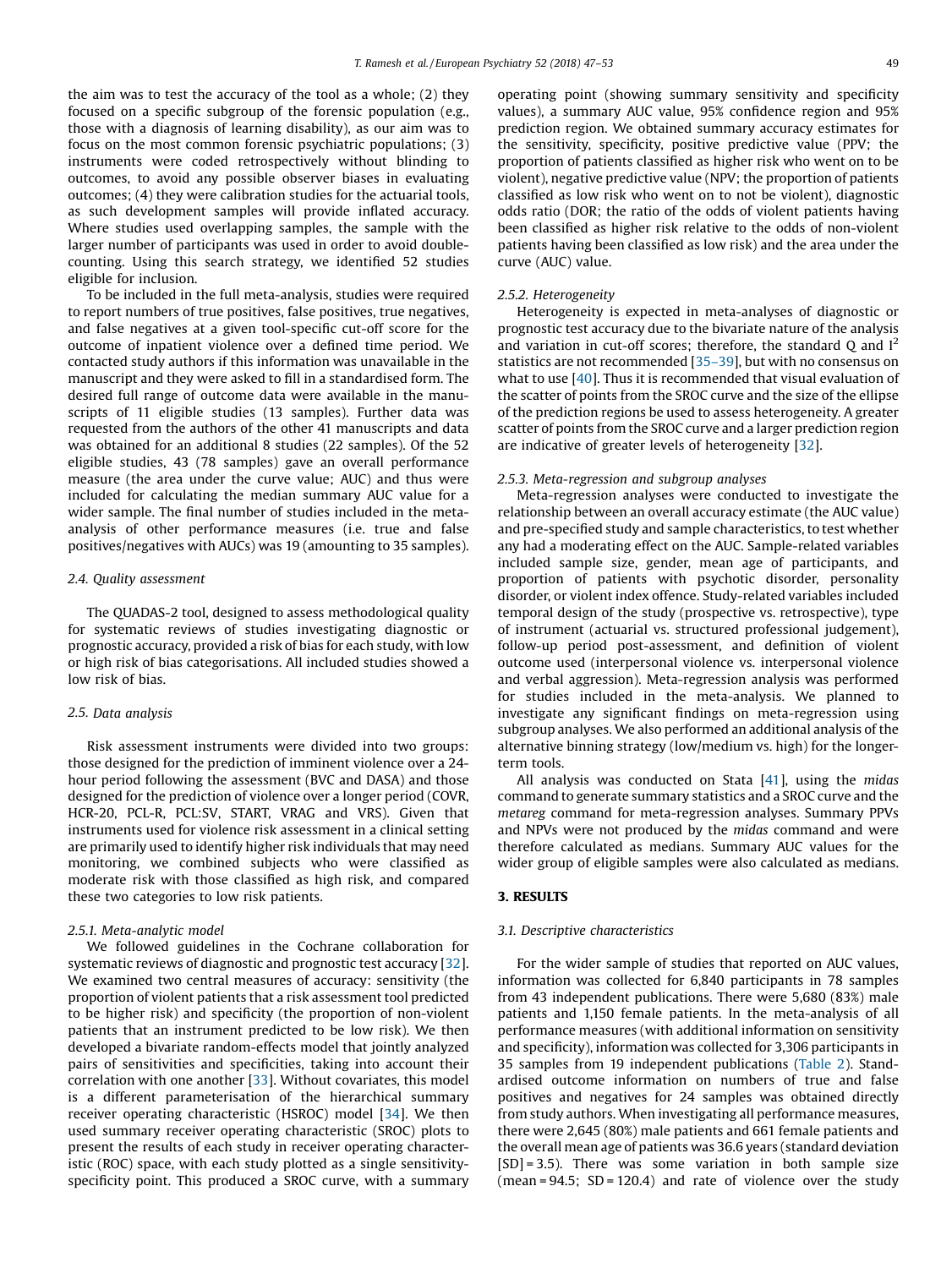# <span id="page-3-0"></span>Table 2

Descriptive and demographic characteristics of samples for imminent and longer-term instruments included in the full meta-analysis (k = 35).

| Category and group                        | Imminent $(k=6)$ | Longer-Term $(k = 29)$ |
|-------------------------------------------|------------------|------------------------|
| <b>Tool Information</b>                   |                  |                        |
| <b>Type of tool</b>                       |                  |                        |
| Actuarial                                 | 6(100)           | 13(45)                 |
| Structured professional judgement         | 0(0)             | 16(55)                 |
| <b>Tool</b> used                          |                  |                        |
| <b>BVC</b>                                | 3(50)            |                        |
| COVR                                      |                  | 3(10)                  |
| <b>DASA</b>                               | 3(50)            |                        |
| <b>HCR-20</b>                             |                  | 13(45)                 |
| PCL-R                                     |                  | 4(14)                  |
| PCL:SV                                    |                  | 1(3)                   |
| <b>START</b>                              |                  | 3(10)                  |
| <b>VRAG</b>                               |                  | 4(14)                  |
| <b>VRS</b>                                |                  | 1(3)                   |
| Sample characteristics                    |                  |                        |
| Male participants $(n %)$                 | 1115 (80)        | 1549 (81)              |
| Age (years; mean (SD))                    | 37.0(2.5)        | 36.4(3.8)              |
| Psychotic disorder (n (%))                | 508 (37)         | 931 (81)               |
| Personality disorder (n (%))              | 122(9)           | 449 (36)               |
| Violent index offence $(n$ $(\%)$         | 715 (51)         | 1089 (73)              |
| Study design                              |                  |                        |
| Sample size (mean (SD))                   | 232 (233)        | 66 (54)                |
| <b>Temporal design</b>                    |                  |                        |
| Retrospective                             | 0(0)             | 12(41)                 |
| Prospective                               | 6(100)           | 15(52)                 |
| Pseudo-prospective                        | 0(0)             | 2(7)                   |
| Length of follow-up (days; mean (SD))     | 1.0(0.0)         | 692.2 (978.6)          |
| <b>Outcome</b>                            |                  |                        |
| Violent outcome measured                  |                  |                        |
| Only interpersonal physical violence      | 2(33)            | 19(66)                 |
| Including verbal aggression               | 4(67)            | 10(34)                 |
| Rate of violence during study (mean (SD)) | 23.8 (15.3)      | 32.6 (16.2)            |

Note: Data are number (%) of samples, unless stated otherwise. Percentages are reported in relation to only those samples where information was available for the variable in question. SD = standard deviation.

period (mean = 31% of the sample being violent; SD = 16.1). Each risk assessment instrument had between one and four studies assessing predictive validity, with the exception of the HCR-20, which was investigated in 13 studies. Studies were conducted in 12 different countries: Australia, Belgium, Canada, Denmark, Hong Kong, Ireland, Japan, the Netherlands, Norway, Spain, the UK and the USA.

# 3.1.1. Comparison between groups

In the meta-analysis of all performance measures, there were 1,394 patients in the 6 imminent tool samples (reported in 4 publications), compared to 1,912 patients in the 29 longer-term tool samples (15 publications). Both sample groups had approximately 80% male patients (Table 2) and there was little difference in mean age (37.0 and 36.4 years, respectively). Sample sizes for imminent tool studies ranged between 38 and 530 patients, while for longer-term tool studies, they spanned from 29 to 185. Followup length for all imminent tool samples had a 24-hr follow-up, while for longer-term tool samples, it was a mean of 692 days (SD = 979). The mean rate of violence over the defined follow-up period was 23.8% in the imminent tool sample compared with 32.6% for longer-term tools.

## 3.2. Predictive accuracy

## 3.2.1. Summary statistics

The studies included for the production of these summary statistics were those for which information on true and false positives and negatives was available  $(k = 35)$ .

Predictive accuracy was different for the two groups of instruments [\(Table](#page-4-0) 3). In studies of imminent instruments, sensitivity was 0.59 (95% confidence interval [95% CI]: 0.29–

0.83), while for longer-term instruments, it was 0.75 (95% CI: 0.65– 0.83). The summary specificity for imminent tools was 0.99 (95% CI: 0.80–1.00) and for longer-term tools was 0.56 (95% CI: 0.46– 0.66). A summary DOR for imminent tools could not be accurately calculated due to the number of zero-value categories (2 of the 6 samples included had one or more cells with zero values). The summary diagnostic odds ratio (DOR) for longer-term tools was 4.0 (95% CI: 3.0-6.0). The median PPV for imminent instruments was 0.36 (Interquartile range [IQR]: 0.10–0.93) and the median NPV was 0.99 (IQR: 0.85-1.00). The median PPV for longer-term instruments was 0.55 (IQR: 0.30-0.75) and the median NPV was 0.75 (IQR: 0.58-0.95).

Two different summary estimates of AUC values are reported based on different sample sizes. The first were calculated as median AUCs from all eligible studies that reported AUC values; this amounted to 78 samples and a total of 6,840 patients from 43 publications, based on 10 imminent tool samples (1,666 patients) and 68 longer-term tool samples (5,174 patients). The median AUC for imminent instruments was 0.83 (IQR: 0.71-0.85), while for longer-term instruments it was 0.68 (IQR: 0.62-0.75) [\(Table](#page-4-0) 3).

The second summary AUC value reported is that from the samples included in the meta-analysis  $(k = 35)$ , as for the other reported performance measures. The summary AUC value for imminent tools in the meta-analysis sample was 0.90 (95% CI: 0.87-0.92) and for longer-term tools it was 0.71 (95% CI: 0.67-0.75).

# 3.2.2. HSROC curves

[Figs.](#page-4-0) 1 and 2 show the hierarchical summary receiver operating characteristic (HSROC) curve formed from the meta-analysis of imminent and longer-term instruments, respectively. On both curves, the summary sensitivity, specificity point is plotted, along with a 95% confidence contour and a 95% prediction contour. The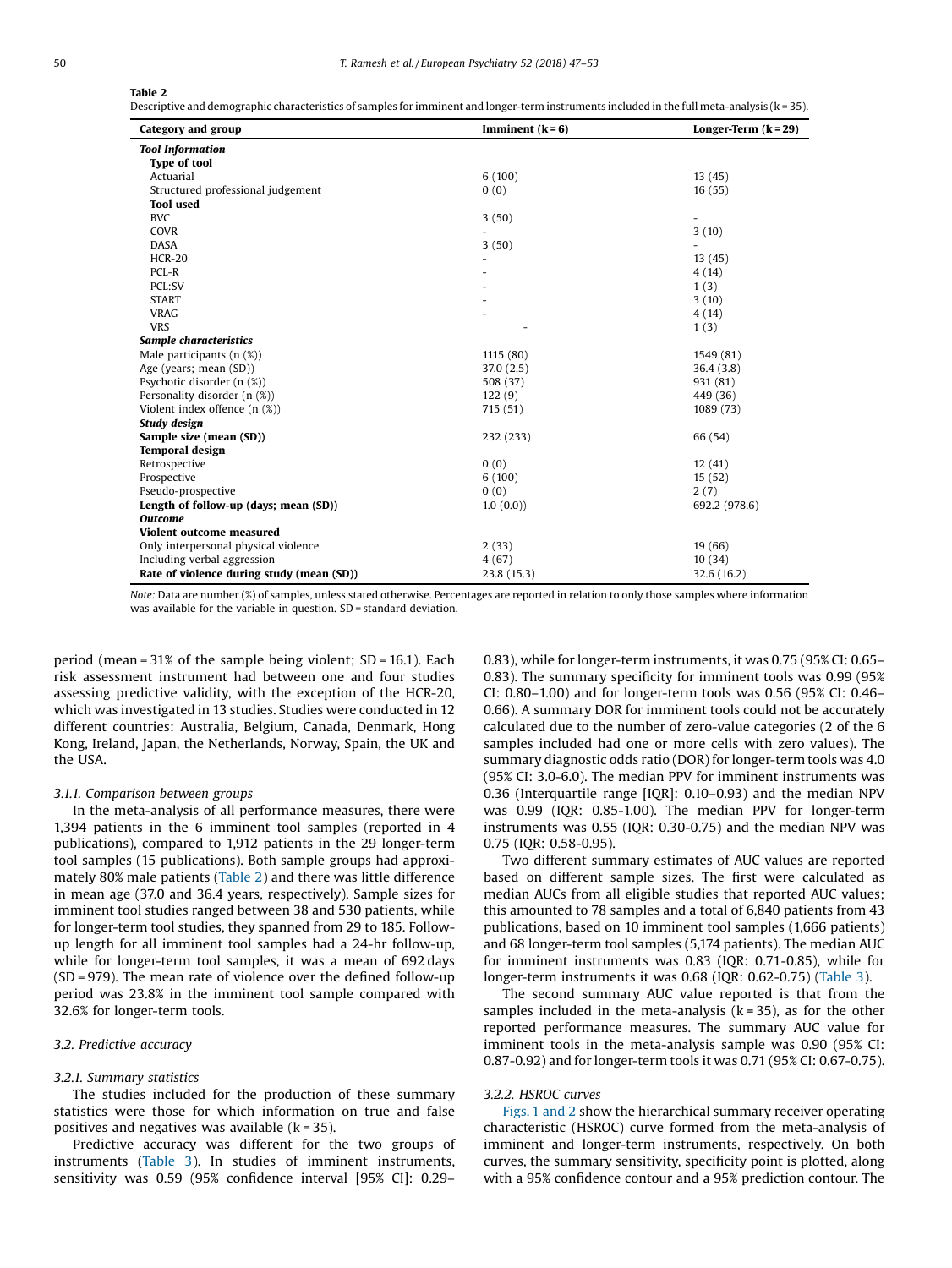### <span id="page-4-0"></span>Table 3

Summary accuracy estimates produced by two categories of violence risk assessment instruments.

|                                             |                                        | Imminent Instruments $(k = 6)$ Longer-Term Instruments $(k = 29)$ |  |  |  |
|---------------------------------------------|----------------------------------------|-------------------------------------------------------------------|--|--|--|
| Summary estimates (95% confidence interval) |                                        |                                                                   |  |  |  |
|                                             | <b>Sensitivity</b> $0.59(0.29 - 0.83)$ | $0.75(0.65 - 0.83)$                                               |  |  |  |
|                                             | <b>Specificity</b> $0.99(0.80 - 1.00)$ | $0.56(0.46-0.66)$                                                 |  |  |  |
| PPV <sup>a</sup>                            | $0.36(0.10 - 0.93)$                    | $0.55(0.30 - 0.75)$                                               |  |  |  |
| NPV <sup>a</sup>                            | $0.99(0.85 - 1.00)$                    | $0.75(0.58 - 0.95)$                                               |  |  |  |
| <b>DOR</b>                                  |                                        | $4.00(3.00 - 6.00)$                                               |  |  |  |
| $AUC^a$                                     | $0.83(0.71-0.85)$                      | $0.68(0.62 - 0.75)$                                               |  |  |  |

Note: Median AUC values calculated from wider samples ( $k = 78$ ): 10 samples for imminent tools and 68 samples for longer-term tools.

Median (interquartile range).

HSROC curve for imminent tools is approaching the top left-hand corner of the graph, indicating high accuracy, but the prediction contour is large, indicating high levels of between-study heterogeneity (Fig. 1). For longer-term tools, the HSROC curve is closer to the y = x diagonal that would indicate an uninformative test than it is to the top left-hand corner of space (Fig. 2). The prediction contour is also large, again indicating high levels of between-study heterogeneity.

# 3.2.3. Individual tool performance

Within the wider group of 78 samples, the majority of samples assessed the performance of the HCR-20  $(k = 27)$  and the PCL-R  $(k = 10)$ . These tools performed moderately for the prediction of inpatient violence with median AUCs of 0.70 (IQR: 0.62-0.80) and 0.64 (IQR: 0.61-0.69), respectively. Imminent instruments had higher AUC values; the BVC  $(k = 5)$  had a median AUC of 0.83 (IQR:  $0.75-0.87$ ) and the DASA (k = 5) also had a median AUC of 0.83 (IQR: 0.65-0.90). See Appendix Table 2 in Supplementary material for all accuracy measures for each instrument.

#### 3.3. Investigation of heterogeneity and subgroup analyses

Meta-regression analyses were only performed for longer-term instrument samples, as there were too few imminent instrument samples  $(k = 6)$ . No study- or sample-related variables were



Fig. 1. Summary receiver operating characteristics (SROC) curve from bivariate analysis of imminent violence risk assessment instruments for forensic inpatient violence.

Note: Summary operating point = best fit for sensitivity and specificity. 95% confidence contour represents within-study heterogeneity. 95% prediction contour represents between-study heterogeneity.



Fig. 2. Summary receiver operating characteristics (SROC) curve from bivariate analysis of longer-term violence risk assessment instruments for forensic inpatient violence.

Note: Summary operating point = best fit for sensitivity and specificity. 95% confidence contour represents within-study heterogeneity. 95% prediction contour represents between-study heterogeneity.

associated with between-study difference in AUCs (Appendix Table 3 in Supplementary material). When we used an alternative binning strategy (low/medium vs. high), the performance of the longer-term tools was marginally improved with regards to PPV and AUC (Appendix Table 4 in Supplementary material).

# 4. DISCUSSION

This systematic review and meta-analysis examined the predictive accuracy of 9 violence risk assessment instruments for inpatient violence in forensic psychiatric hospitals from 78 samples involving 7,705 patients from 14 different countries. The main finding was that instruments designed for the prediction of imminent violence performed better at predicting inpatient violence than instruments designed for longer-term follow-up periods, based on a range of performance measures. As a measure of overall accuracy, the median AUC for imminent tool studies was 0.83, compared to a median AUC of 0.68 for longer-term tools. Generally, AUC values greater than 0.8 indicate a highly accurate test and those below 0.7 indicate poor to moderate accuracy [[42](#page-6-0)]. Imminent instruments performed particularly well for screening out low risk individuals: 99% of those who went on to not be violent were correctly predicted to be low risk (specificity) and 99% of those who were predicted to be low risk went on to not be violent (NPV).

# 4.1. Individual tool performance

The HCR-20 is the most widely-used violence risk assessment instrument internationally, yet our findings from this review show that it has at best moderate accuracy across a range of performance measures, with regard to the prediction of inpatient violence. These lower levels of accuracy are likely a consequence of how the HCR-20 has been developed, as it is a general violence risk assessment instrument with applications and recommendations for use in a broad range of contexts, populations and follow-up periods. Similarly, the PCL-R and VRAG performed poorly for the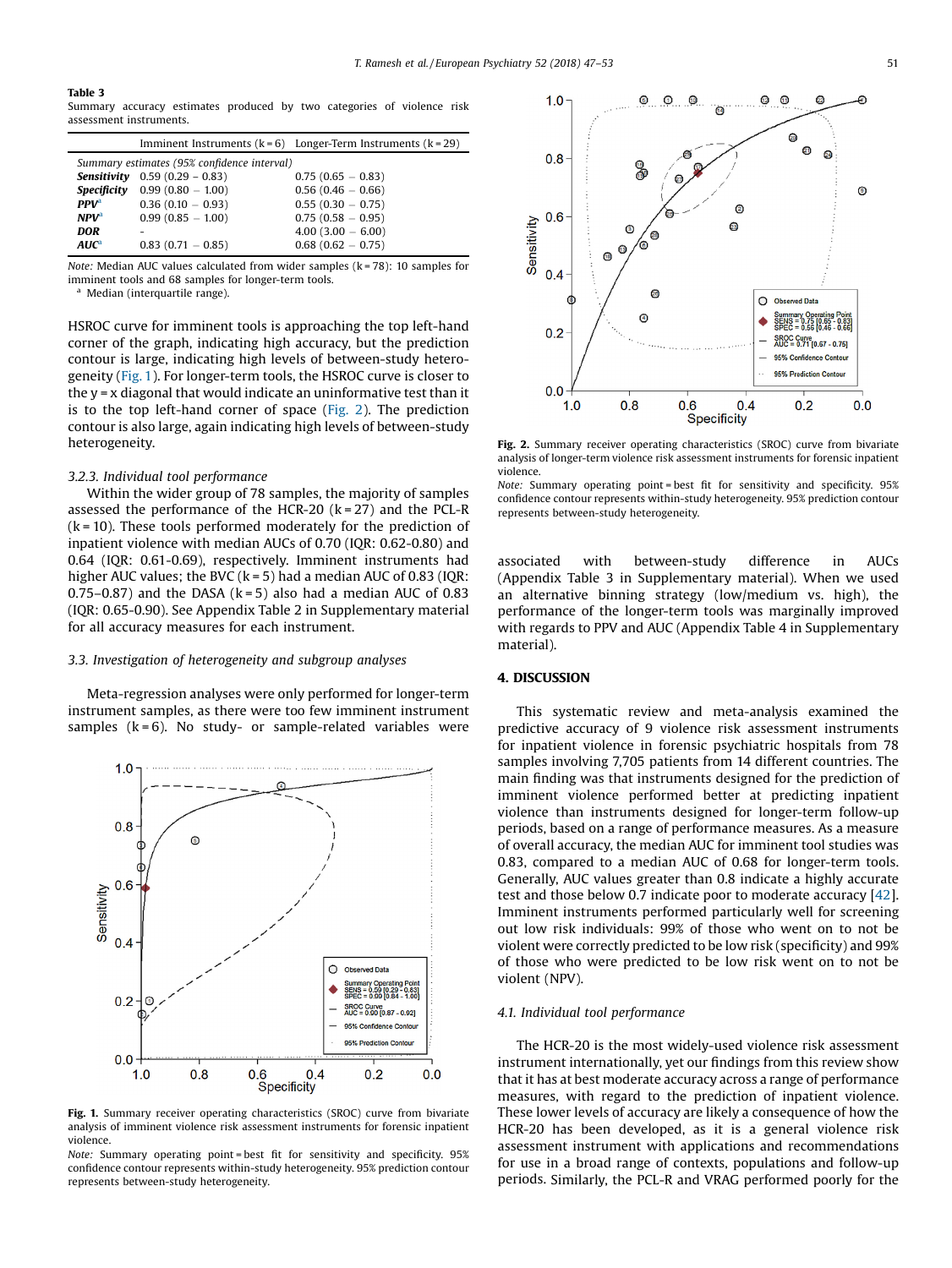prediction of inpatient violence. Although their performance may be acceptable for some populations in the community, the current evidence does not support their use for the prediction of inpatient violence in forensic psychiatry.

The two instruments designed specifically for imminent inpatient violence prediction (the BVC and the DASA) performed with higher accuracy for a number of measures. However, there were few studies  $(k = 10)$  despite being recommended by NICE. There were more studies focused on the poorer performing tools, such as the HCR-20, suggesting a need to move towards research examining short-term tools, and possibly optimizing them by considering novel risk factors [\[43](#page-6-0)].

# 4.2. Clinical implications

Our findings indicate that the use of instruments designed for the imminent prediction of violence over the 24-hour period postassessment yielded higher accuracy for multiple measures of performance. In clinical practice, consideration should be given to the use of the BVC and the DASA, both of which are recommended tools in one clinical guideline for short-term management of violence and aggression in inpatient mental health settings [[3\]](#page-6-0). Furthermore, the narrow 24-hour window within which violence is predicted allows for prevention and management strategies to be implemented when they may be most needed. Both the BVC and DASA are brief checklists (6 and 7 items, respectively), have the advantage of scalability and can easily be integrated into routine practice.

However, other clinical contexts will exist where longer-term instruments may be more relevant or appropriate; the high sensitivity (0.75) and moderate PPV (0.55) suggest these instruments may have a role for some patients. Considering the brevity of the BVC and DASA, they could act as a screen before a longer term tool is used considering the expense involved in administering time-consuming and resource-intensive instruments [\[44\]](#page-6-0).

However, for both imminent and longer-term tools, it is important for there to be a link with clinical interventions and outcomes to link the risk prediction element with subsequent management of risk. One randomised controlled trial (RCT) has been conducted finding a positive effect (reduction in inpatient violent incidents) when the BVC was used in a forensic psychiatric sample combined with implementation of a violence management strategy and training [\[47](#page-6-0)].

## 4.3. Strengths and limitations

To our knowledge, this is the first comprehensive review and meta-analysis of violence risk assessment instruments in the context of their predictive accuracy for inpatient violence in forensic psychiatric populations. There has been one previous review of risk assessment for inpatient violence in forensic psychiatric patients [\[45](#page-6-0)]. However, it used mean correlation coefficients between violence risk assessment scores and inpatient violence, which is limited to examine predictive accuracy. Further, only three violence risk assessment instruments (the HCR-20, PCL-R and PCL:SV) were included in that review.

Recent criticism of risk assessment literature has stated that there is an insufficient focus on subpopulations in a specific context [\[46](#page-6-0)]. Unlike previous reviews of risk assessment tools, the current one investigates a particular patient group in one setting. In addition, the literature on predictive accuracy of violence risk assessment has been limited by relying on one or two measures of accuracy [[46](#page-6-0)]. The AUC value, for example, is often reported in isolation; however, it does not indicate whether this discrimination is clinically useful, nor does it provide any information on the

calibration of the instrument's predictions with actual future violence [[48\]](#page-6-0). To address this, we investigated a range of accuracy measures although none of the included studies reported calibration measures.

One limitation is that only studies reporting true and false positives and negatives could be included in the full metaanalysis. However, median AUCs were reported for the wider sample of eligible studies. Further, we corresponded with authors requesting unpublished data and increased the number of possible samples from 11 to 35 samples that report a range of performance measures. Another limitation is the large amount of between-study heterogeneity, perhaps due to variations in cut-off scores used for risk classifications. A number of other possible explanations were investigated in meta-regression and no associations were found to explain the variation between tools. This heterogeneity is expected, especially in prognostic (as opposed to diagnostic) studies, and the use of a random-effects model accounted for this variation. Further, where possible, the same cut-off scores were applied for each sample of the same instrument.

There were differences between the imminent and longer-term groups of studies with regard to the type of primary outcome used (interpersonal violence only vs. interpersonal violence and verbal aggression), which could explain their relative performance. Although this was investigated in meta-regression analyses and found to have no effect on the AUC accuracy estimate for longerterm tools, this analysis could not be performed for imminent instruments due to lack of available data. It is possible, therefore, that the better performance of the imminent tools (based on AUCs) is based on higher rates of softer outcomes (i.e. aggression), which will inflate base rates.

We also found marginally improved performance in some performance measures when we used a different binning strategy (low/medium vs high). Whether this merits a change in how these tools are used in practice and for which inpatient settings requires further work.

#### 4.4. Future directions

Future research on violence risk assessment in forensic inpatient settings should focus more on imminent instruments as this meta-analysis found a smaller proportion of the research literature based on these instruments. Another useful direction for research would be further exploration of whether there should be a screen before longer-term instruments are used [[44](#page-6-0)]. As the two imminent tools in this study rely predominantly on dynamic variables, research could investigate the role of novel dynamic variables to improve risk prediction, and whether adding static variables can add incremental performance. Further to this, new technologies that have been developed for the use of risk prediction and monitoring should be examined [\[49](#page-6-0)]. From a methodological perspective, future work in this area should report multiple estimates of predictive accuracy in order to provide a more complete picture of an instrument's performance, including measures of calibration. Overall, this meta-analysis supports previous recommendations that future work in violence risk assessment requires the development and validation of tools designed for specific populations [[46,50,51](#page-6-0)].

## Acknowledgements

We thank the following study authors for providing tabular data for the analyses: Dr. Kaoru Arai, Dr. Oliver Chan, Professor Geoff Dickens, Dr. Óscar Herrero, Dr. Helen Miles, Professor Robert Snowden, Professor Lindsay Thomson and Dr. Vivienne de Vogel.